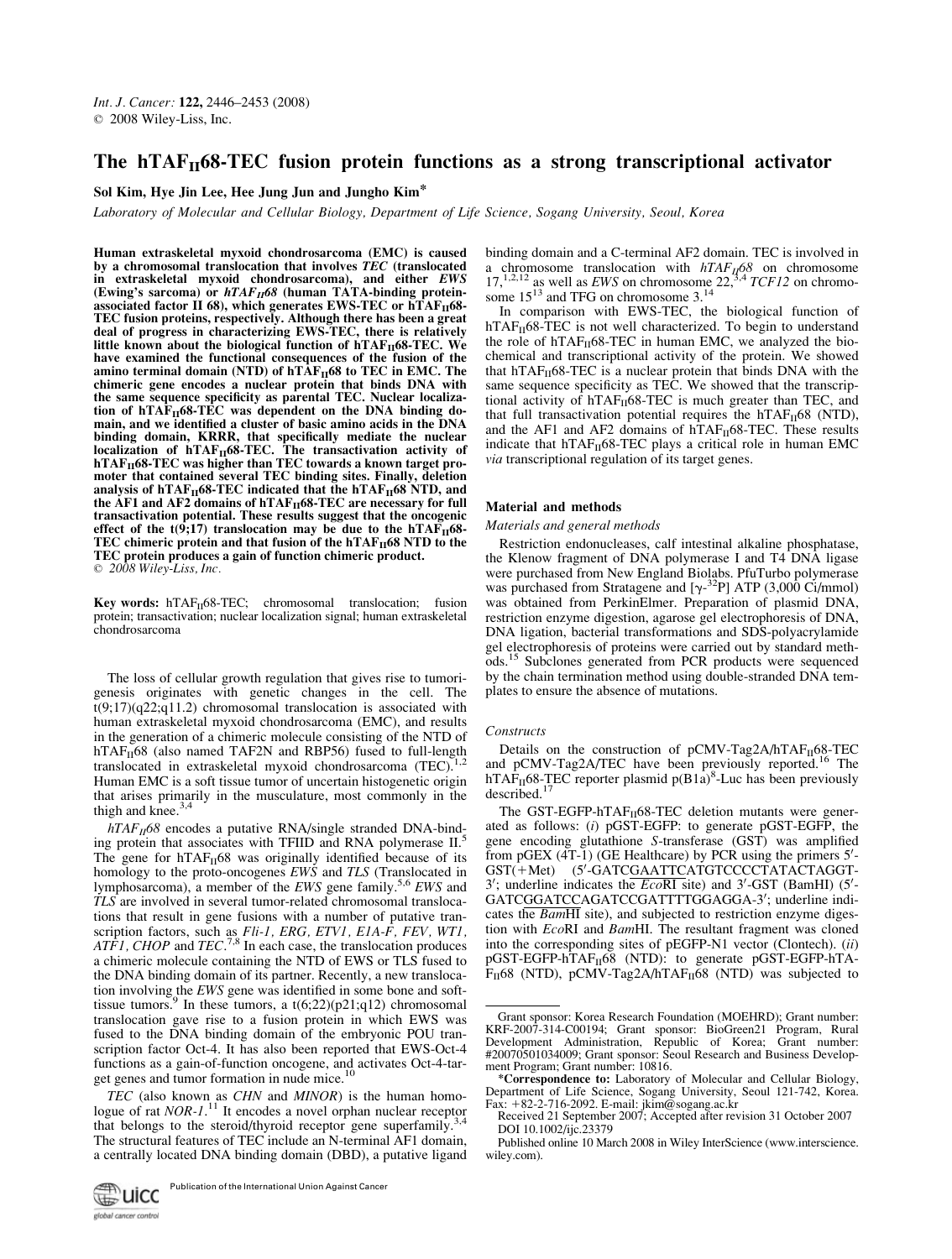digestion with HindIII, the restriction ends were blunted with Klenow, and the construct was subjected to digestion using NheI. The resultant fragment was cloned into the NheI/HindIII (blunted) sites of pEGFP-N1 to generate pEGFP-hTAF $_{II}$ 68 (NTD). GST was amplified from pGEX  $(4T-1)$  by PCR using the primers  $5'$ -GST(-Met) (5'-GATCGGATCCATCCCCTATACTAGGTTA-3'; underline indicates the  $BamHI$  site) and  $3'$ -GST(BamHI), subjected to digestion with BamHI, and cloned into the corresponding site of pEGFP-hTAF $_{II}$ 68 (NTD). (iii) pGST-EGFP-AF1: to generate pGST-EGFP-AF1, an AF1 fragment was amplified from  $pCMV-Tag2A/hTAF<sub>II</sub>68-TEC$  by PCR using the primers  $5'$ -AF1 (5'-GATCGAATTCATGCCCTGCGTCCAAGCC-3'; underline indicates the  $EcoRI$  site) and  $3'$ -AF1 ( $5'$ -GATCGGATCCGCGC  $CAGACGACGAGCTC-3'$ ; underline indicates the  $\overline{BamHI}$ ), digested with EcoRI and BamHI, and cloned into the corresponding sites of pEGFP-N1 to generate pEGFP-AF1. GST was amplified from pGEX  $(4T-1)$  by PCR using the primers  $5'$ -GST(-Met) and 3'-GST(BamHI), digested with BamHI, and cloned into the corresponding site of pEGFP-AF1. (iv) pGST-EGFP-DBD: to construct pGST-EGFP-DBD, a DBD fragment was amplified from  $pCMV-Tag2A/hTAF<sub>II</sub>68-TEC$  by PCR using the primers 5'-DBD (5'-GATCGAATTCATGGAGGCACGTGTGCC-3' underline indicates the  $EcoRI$  site) and  $3'$ -DBD ( $5'$ -GATCGGATCCGCT GGGCTCTTTGGTTTG-3'; underline indicates the BamHI site), digested with EcoRI and BamHI, and cloned into the corresponding sites of pEGFP-N1 vector to generate pEGFP-DBD. GST was amplified from  $pGEX$  (4T-1) by PCR using the primers  $5'$ -GST (-Met) and 3'-GST(BamHI), digested with BamHI, and cloned into the corresponding site of pEGFP-DBD. (v) pGST-EGFP-DBD (AAAA): to generate pGST-EGFP-DBD (AAAA), pEGFP-DBD was digested with  $EcoRI$  and  $BamHI$  and cloned into the corresponding sites of pBluscript II  $KS+$  (Stratagene) to generate corresponding sites of pBluscript II KS+ (Stratagene) to generate<br>pKSII/EGFP-DBD. To generate pKSII/DBD (AAAA), in which the amino acids KRRR were substituted with AAAA, we used the QuikChange<sup>TM</sup> site-directed mutagenesis kit (Stratagene) and the mutagenic primer set 5'-mNLS (5'-CTGCCCAGTAGACGCGG CAGCTGCAAACCGATGTCAG-3') and 3'-mNLS (5'-CTGAC ATCGGTTTGCAGCTGCGGCGTCTACTGGGCAG-3'). pKSII/ DBD (AAAA) was digested with *EcoRI* and *BamHI* to isolate the DBD (AAAA) fragment, which was then cloned into the corresponding sites of pEGFP-N1 to generate pEGFP-DBD (AAAA).

GST was amplified from pGEX (4T-1) by PCR using the primers 5'-GST(-Met) and 3'-GST(BamHI), digested with BamHI, and cloned into the corresponding site of pEGFP-DBD (AAAA). (vi) pGST-EGFP-LBD-AF2: to generate pGST-EGFP-LBD-AF2, an LBD-AF2 fragment was amplified from pCMV-Tag2A/hTAF $_{II}$ 68-TEC by PCR using the primers  $5'$ -LBD  $(5'$ -GATCGAATTC  $ATGTTACAACGAACCT-3'$ ; underline indicates the  $EcoRI$ site) and 3'-AF2 (5'-GATCGGATCCGCGAAAGGTAGGGTGT  $CC-3'$ ; underline indicates the *BamHI* site) and cloned into the corresponding sites of pEGFP-N1 to generate pEGFP-LBD-AF2. GST was amplified from pGEX (4T-1) by PCR using the primers 5'-GST(-Met) and 3'-GST(BamHI), digested with BamHI, and cloned into the corresponding site of pEGFP-LBD-AF2.

To generated pCMV-Tag2A/hTAF $_{II}$ 68-TEC ( $\triangle$ AF1), pCMV-Tag2A/TEC was digested with BalI, repaired using Klenow, and redigested with XhoI. The excised fragment was ligated directly into the blunt-ended EcoRI and XhoI sites of pCMV-Tag2A/hTA- $F_{II}$ 68 (NTD). To generate pCMV-Tag2A/hTA $F_{II}$ 68-TEC ( $\Delta$ AF2),  $pCMV-Tag2A/hTAF_H68-TEC$  was digested with  $Bg/II$  and  $ApaI$ , repaired using Klenow, and self-ligated using T4 DNA ligase.

## In vitro transcription and translation

In vitro transcription and translation of  $hTAF_{II}68-TEC$  and TEC was carried out using the TNT kit (Promega) and pCMV-Tag2A/  $hTAF_{II}$ 68-TEC and pCMV-Tag2A/TEC, respectively, as described by the manufacturer (Promega). In vitro translation products were subjected to electrophoresis by 8% SDS-PAGE and analyzed by Western blot using an anti-Flag antibody (Sigma). Quantitation of in vitro translated proteins was performed using the ChemiDoc<sup>TM</sup> XRS System (Bio-Rad).

# Electrophoretic mobility shift assay (EMSA)

The sequences of the synthetic oligonucleotide probes used in the electrophoretic mobility shift assay (EMSAs) were described previously.<sup>17</sup> Probes (0.5 ng each) were prepared by end-labeling of annealed complementary oligonucleotides with  $[\gamma^{32}P]$  ATP<br>using T4 polynucleotide kinase. DNA binding reactions were perusing T4 polynucleotide kinase. DNA binding reactions were performed with in vitro translated hTAF $_H$ 68-TEC and TEC for 30 min (min) at  $4^{\circ}$ C in binding buffer containing 10 mM Tris  $\cdot$  HCl (pH 8.0), 40 mM KCl, 6% glycerol, 1 mM DTT, 0.05% NP-40, and 10 ng/µl of poly (2'-deoxyinosinic-2'-deoxycytidylic acid). Following the binding reaction, the mixtures were separated on 4% polyacrylamide gels (acrylamide/bisacrylamide ratio. 37:1) in  $0.5 \times$  TBE (44.5 mM Tris-HCl, 44.5 mM boric acid, 1 mM EDTA) buffer at 150 V for 2 to 3 hr at  $4^{\circ}$ C. The gels were dried and exposed to Kodak X-Omat film at  $-70^{\circ}$ C with an intensifying screen.

# Subcellular localization

Immunohistochemistry was performed as previously described.<sup>18</sup> Briefly, 293T cells were grown on glass coverslips and transfected with pCMV-Tag2A/hTAF $_H$ 68-TEC and pCMV-Tag2A/TEC using VivaMagic Reagent (Vivagen). After 24 hr, the cells were washed in phosphate-buffered saline (PBS) and fixed for 10 min at  $-20^{\circ}$ C in a mixture of acetone and methanol (1:1, v/ v). To detect Flag fusion proteins of  $hTAF_{II}68-TEC$  or TEC, we used an anti-Flag antibody (M2, Sigma), followed by a TRITCconjugated secondary antibody (Sigma). Fluorescence was detected using a fluorescence microscope (Olympus, IX71) equipped with DP71 digital camera (Olympus).

To examine the localization of GST-EGFP fusion proteins of the hTAF $_{II}$ 68-TEC truncation mutants, cells were transfected with pGST-EGFP, pGST-EGFP-hTAF<sub>II</sub>68 (NTD), pGST-EGFP-AF1, pGST-EGFP-DBD, pGST-EGFP-DBD(AAAA) or pGST-EGFP-LBD-AF2, washed in PBS and then fixed for 10 min at  $-20^{\circ}$ C in a mixture of acetone and methanol  $(1:1, v/v)$ . Coverslips were mounted with 50% glycerol/PBS, and the green fluorescence of EGFP was detected with a fluorescence microscope (Olympus, IX71) equipped with DP71 digital camera (Olympus).

#### Transfection and reporter gene assays

Cells were transiently transfected with the indicated plasmids by electroporation using a Gene Pulser II RF module system (Bio-Rad). Luciferase assays were performed using the Dual-luciferase Assay System (Promega). Renilla luciferase activity was used to normalize for transfection efficiency.

## Results

#### $hTAF_{II}$ 68-TEC binds to a consensus TEC binding sequence

One of the chromosomal translocation events in EMC results in the in-frame fusion of  $hTAF_H68$  to  $TEC<sup>1</sup>$ . The breakpoint in  $hTA F_{II}$ 68 is in intron 6, and the breakpoint in TEC is 2 nucleotides upstream of the ATG initiation codon. The predicted chimeric protein consists of the amino-terminal transactivation domain of hTAF $_{II}$ 68 fused to full-length TEC (Fig. 1).

The DBD of TEC is a conserved DNA-binding domain that binds to the NGFI-B Response Element (NBRE) sequence motif  $(5'$ -AAAGGTCA-3').<sup>17</sup> Although there is considerable structural variation between hTAF $_H$ 68-TEC and TEC, the DBD of TEC is intact in both proteins. To determine whether  $hTAF_{II}68-TEC$ binds the physiological targets of TEC, we performed an EMSA using the NBRE sequence motif as a target in the binding reaction. Synthetic RNAs produced by in vitro transcription of full-length  $hTAF_{II}$ 68-TEC and TEC were used to program cell-free rabbit reticulocyte lysates, and the resultant in vitro translated  $h_{\text{TA}}F_{\text{II}}68$ -TEC and TEC proteins were quantified by SDS-PAGE and Western blot using an anti-Flag antibody (M2, Sigma-Aldrich)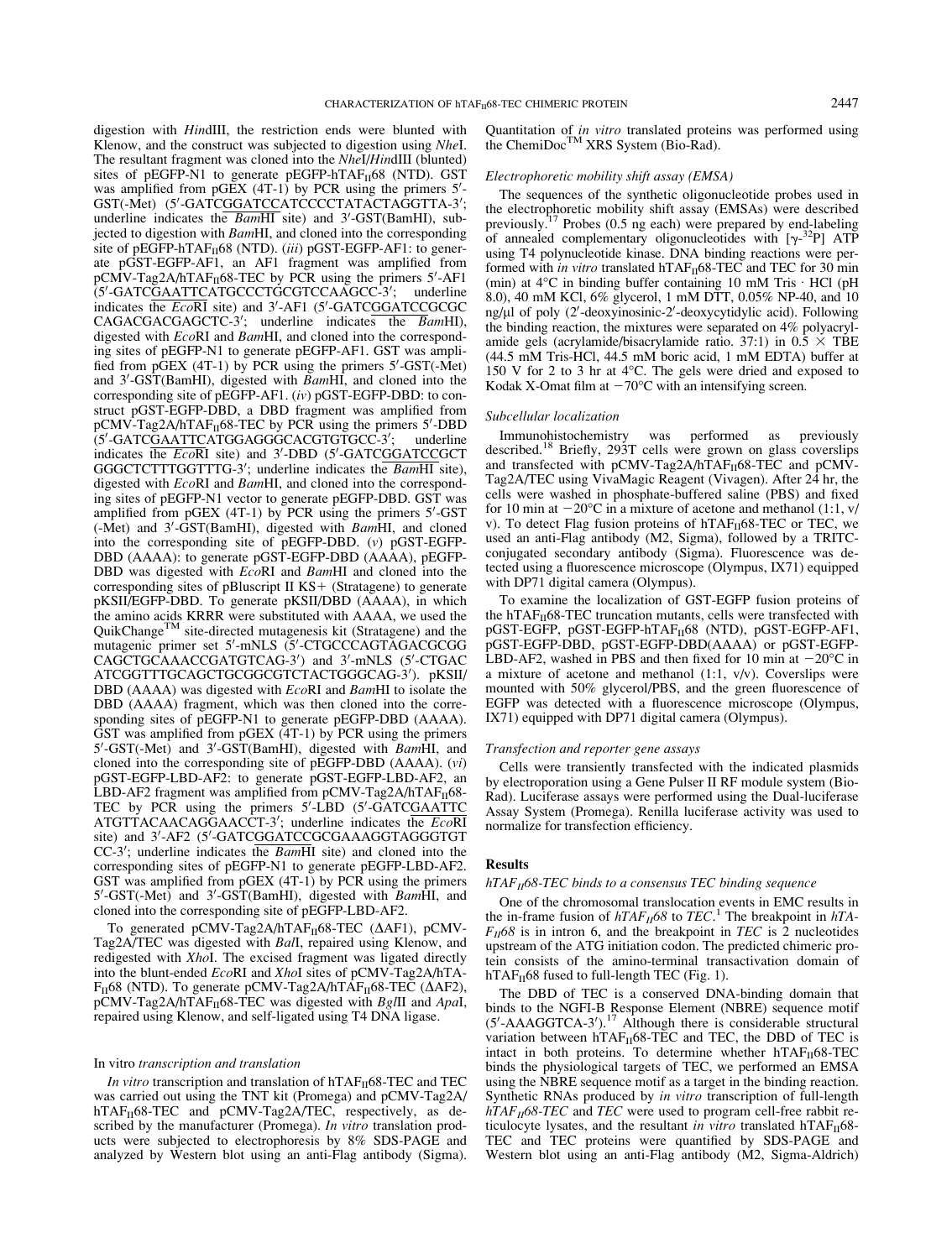2448 KIM ET AL.158 + 198 221 332 422 589 SYGQ repeat C2/C2 RGG repeat  $hTAF<sub>0</sub>68$ RNP-G rich 288 381 611 626 AF<sub>1</sub> LBD TEC **DBD** AF<sub>2</sub>  $158 -$ 770 785 447 540  $hTAF_{\parallel}68-TEC$ LBD SYGQ repeat AF1 DBD AF<sub>2</sub> CAA Gat ATG

FIGURE 1 – Schematic illustration of the functional domains of the products of  $hTAF_{II}68$ , TEC and  $hTAF_{II}68$ -TEC. Amino acid position is indicated above the schematic of each protein. The first 158 amino acids (aa) (residues 1–158) of hTAF<sub>II</sub>68 are fused to residues 1–626 of TEC via one additional aa encoded by the 5' UTR of *TEC* in hTAF<sub>II</sub>68-TEC. Functional domains of hTAF<sub>II</sub>68, TEC and hTAF<sub>II</sub>68-TEC are indicated:<br>SYGQ repeat, Ser, Tyr, Gly, Gln repeat domain; G rich, Gly-rich domain; RNP-1, DNA-binding zinc finger motif; RGG repeat, Arg, Gly, Gly-repeat sequence. The break points of the translocation are indicated by vertical arrows. The fusion region of exon 6 of  $hTAF_{II}$ 68 is indicated by capital letters; the 2 nucleotides upstream of the ATG initiation codon of TEC are represented by small letters; and the ATG initiation codon of  $T\bar{E}C$  is indicated by underlined capital letters in hTAF $_{II}$ 68-TEC.



FIGURE 2 – Specific DNA binding of hTAF $_{II}$ 68-TEC. (a) Western blot analysis of in vitro translated hTAF $_{II}$ 68-TEC and TEC. Rabbit reticulocyte lysates were programmed with no RNA (lane 1),  $TEC$  mRNA (lane 2) or  $hTAF_B\delta8-TEC$  mRNA (lane 3). Three microliters of the translation reaction product were resolved by 8% SDS-PAGE and analyzed by Western blot using an anti-Flag antibody (M2). Migration of the prestained molecular weight markers (New England Biolabs) is indicated to the left. (b) EMSAs of the DNA binding properties of hTAF $_{II}$ 68-TEC and TEC. Equal moles of in vitro translated hTAF<sub>II</sub>68-TEC and TEC were present in each assay. EMSAs were performed with either unprogrammed reticulocyte lysate (lane 1), reticulocyte lysate programmed with TEC mRNA (lane 2, 1 µl; lane 3, 3 µl; lane 4, 5 µl) or reticulocyte lysate programmed with  $hTAF_{II}68\text{-}TEC$  mRNA (lane 5, 1 µl; lane 6, 3 µl; lane 7; 5 µl) and radiolabeled probe (0.5 ng), as described in Material and meth-<br>ods. For all reactions, the total amount of lysate was adjusted to 5 µl wit above the panel. Protein–DNA complexes were resolved on a nondenaturing 4% polyacrylamide gel. The positions of free probe and protein-DNA complexes are indicated. (c) Sequence-specific DNA binding by  $hTAF_{II}68-TEC$ . Competition experiments were performed with 3  $\mu$ l of normalized in vitro translation product and either 5-fold (lanes 2 and 7) or 10-fold (lanes 3 and 8) excess of wild-type TEC oligonucleotide or 5fold (lanes 4 and 9) or 10-fold (lanes 5 and 10) excess of a mutated TEC oligonucleotide. The positions of free probe and protein–DNA complexes are indicated by arrows.

(Fig. 2a). Equal molar amounts of in vitro translated hTAF $_{II}$ 68-TEC and TEC were added to each assay. Quantitation of *in vitro* translated proteins was performed using the ChemiDoc<sup>TM</sup> XRS System (Bio-Rad). EMSAs were performed using a single concentration of probe, and increasing amounts of in vitro translated protein. Protein–DNA complexes were formed in the presence of both hTAF $_{II}$ 68-TEC (Fig. 2b, lanes 5–7) and TEC (Fig. 2b, lanes 2–4), whereas unprogrammed reticulocyte lysate exhibited a very low level of binding (Fig. 2b, lane 1). The interaction was specific, as the complexes were disrupted by a 5- and 10-fold excess of unlabeled oligonucleotide containing the NBRE sequence motif, but not by an oligonucleotide containing a mutated NBRE sequence motif that is not recognized by the TEC DBD (Fig. 2c).

These results indicated that the DNA binding specificity of hTA- $F_{II}$ 68-TEC is similar to that of TEC.

# The DBD targets  $hTAF_{II}$ 68-TEC to the nucleus

hTAF $_{II}$ 68-TEC contains the NTD of hTAF $_{II}$ 68 fused to fulllength TEC. To determine the subcellular localization of hTA- $F_{II}$ 68-TEC, we carried out indirect immunofluorescence analysis using several different cell lines (293T, COS-7 and C28/I2 human chondrocyte cells), because human EMCs are tumors of uncertain histogenetic origin.<sup>3,4</sup> In addition, hTAF<sub>II</sub>68-TEC-positive human EMC cell lines or their derivative are not currently available. 293T cells were transfected with an empty expression vector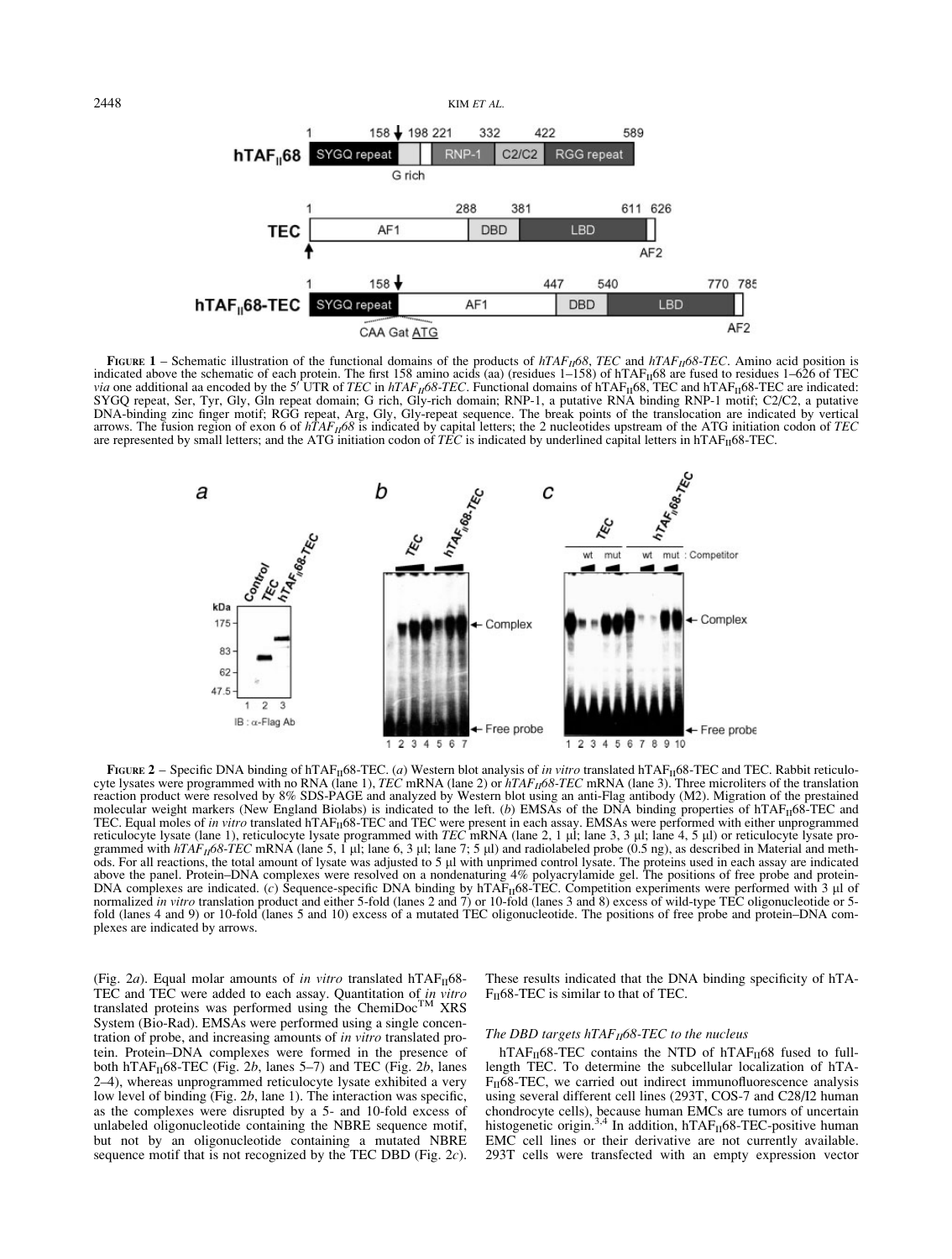# CHARACTERIZATION OF hTAF<sub>11</sub>68-TEC CHIMERIC PROTEIN 2449

а

FIGURE 3 – Subcellular localization of hTAF<sub>II</sub>68-TEC. 293T cells grown on coverslips were transfected with mammalian expression vectors encoding  $(a)$ Flag-tagged hTAF<sub>II</sub>68-TEC or (b) Flag-<br>tagged TEC. Cells expressing either Flag-hTAF<sub>II</sub>68-TEC or Flag-TEC were subjected to fluorescence immunohistochemistry with an anti-Flag antibody  $(M2)$ . DNA was visualized using 4',6diamidino-2-phenylindol (DAPI).

a

|   | $\alpha$ -hTAF <sub>II</sub> 68-TEC | DAPI | Overlay |
|---|-------------------------------------|------|---------|
|   |                                     |      |         |
| b |                                     |      |         |
|   |                                     |      |         |
|   | $\alpha$ -TEC                       | DAPI | Overlay |
|   |                                     |      |         |

|                                      |                                                   |            |             | Localization |
|--------------------------------------|---------------------------------------------------|------------|-------------|--------------|
| <b>GST-EGFP</b>                      |                                                   | <b>GST</b> | <b>EGFP</b> | с            |
| GST-EGFP/hTAF <sub>11</sub> 68 (NTD) | hTAF(N)                                           | <b>GST</b> | <b>EGFP</b> | с            |
| GST-EGFP/AF1                         | AF1                                               | <b>GST</b> | <b>EGFP</b> | c            |
| <b>GST-EGFP/DBD</b>                  | DBD                                               | <b>GST</b> | <b>EGFP</b> | N            |
| GST-EGFP/DBD(AAAA)                   | DBD                                               | <b>GST</b> | <b>EGFP</b> | с            |
| GST-EGFP/LBD-AF2                     | <b>KRRR→AAAA</b><br>AF <sub>2</sub><br><b>LBD</b> | <b>GST</b> | <b>EGFP</b> | с            |

b



FIGURE  $4$  – Mapping of the nuclear localization signal of hTAF $_{II}$ 68-TEC to the DNA-binding domain. (a) Schematic diagram of GST-EGFPfusion proteins of  $\widehat{h}TAF_{II}68-TEC$  truncation mutants. Subcellular localization of the indicated truncation mutants was determined by monitoring the location of green fluorescence, and is indicated as N (nuclear localization) or C (cytoplasmic localization). (b) Subcellular distribution of hTAF<sub>II</sub>68-TEC deletion mutants. 293T cells were grown on coverslips under low density conditions and transfected with expression plasmids for the indicated GST-EGFP-hTAF $_{II}$ 68-TEC deletion mutants. The cells were fixed with an acetone/methanol mixture and EGFP was analyzed by fluorescence microscopy.

(pCMV-Tag2A, data not shown), pCMV-Tag2A/hTAF<sub>II</sub>68-TEC (Fig. 3a) or pCMV-Tag2A/TEC (Fig. 3b) and analyzed by fluorescence immunohistochemistry. TEC localized to the nucleus (Fig. 3b) in transiently-transfected 293T cells. Chimeric  $h\text{TAF}_{\text{II}}68\text{-}\text{TEC}$ also localized to the nucleus (Fig.  $3a$ ). These data indicated that both  $hTAF_{II}68-TEC$  and TEC are nuclear proteins.

To map the region of  $hTAF_{II}68-TEC$  responsible for its nuclear localization, we generated a set of  $hTAF_{II}68-TEC$  deletion mutants (Fig. 4a). Because polypeptides with molecular masses of less than  $40-50$  kDa can passively diffuse into the nucleus,<sup>19</sup> we fused the isolated functional domains of  $hTAF_{II}68-TEC$  to GST and EGFP. 293T cells were transfected with expression vectors

Cellular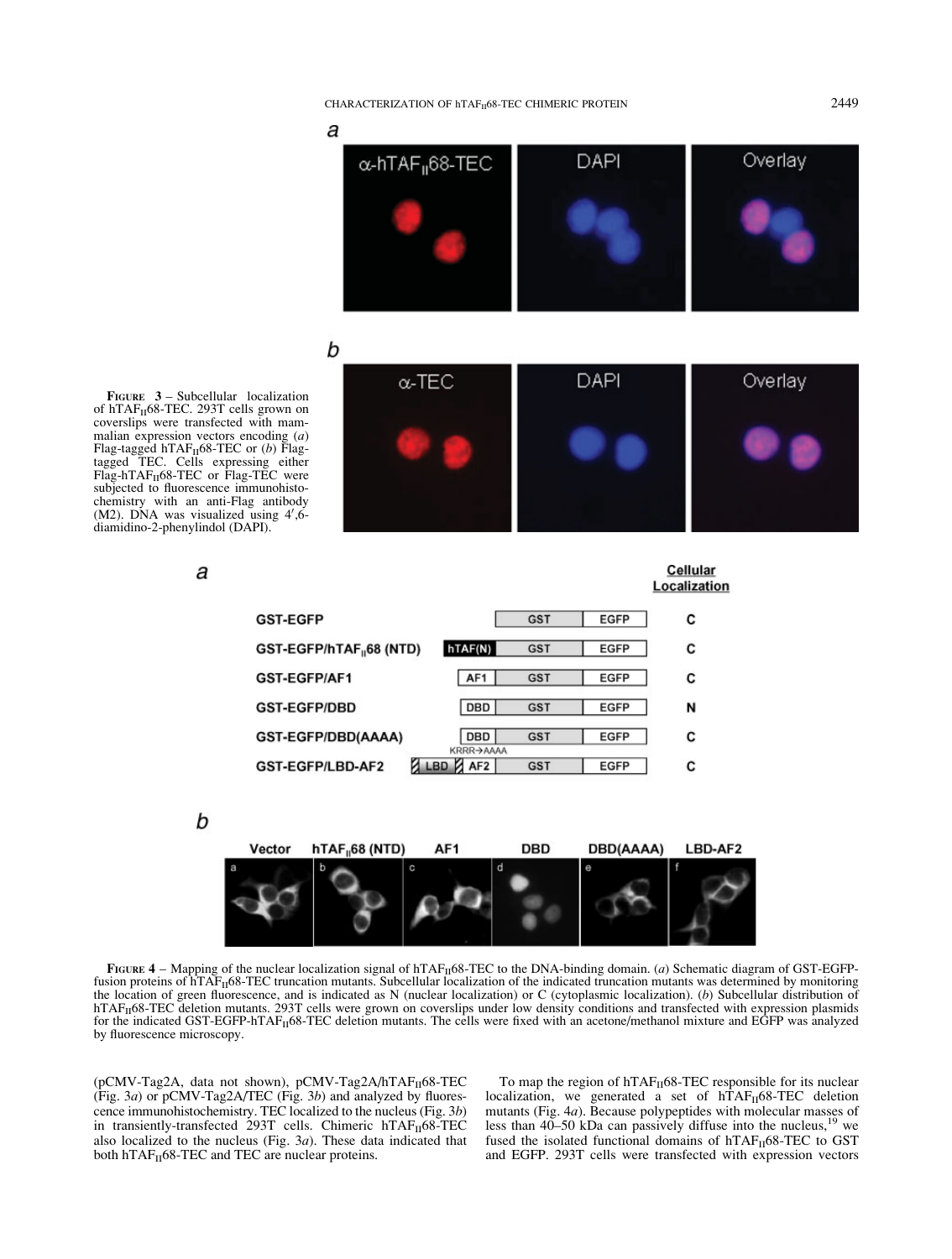$2450$  KIM *ET AL*.



FIGURE 5 – Transactivation potential of hTAF<sub>II</sub>68-TEC. (*a*) Schematic representation of the reporter and expression plasmids. The p(B1a)<sup>8</sup>-Luc reporter plasmid contained eight copies of the NBRE (solid bars) upstream of a basal promoter-luciferase construct. The TATA box is represented by an open box, and the luciferase gene by a solid bar. The expression vectors driving the production of TEC or hTAF $_{10}$ 68-TEC are also shown. The positions of the first and last amino acids are indicated below each construct. (b) Transcriptional activity of hTAF<sub>II</sub>68-TEC and<br>TEC. 293T cells were co-transfected with expression vectors encoding hTAF<sub>II</sub>68luciferase expression vector. Reporter activity was normalized with to Renilla luciferase activity to correct for different transfection efficiencies.<br>Fold-induction is expressed relative to the empty expression vector. D Fold-induction is expressed relative to the empty expression vector. Data represents the means and standard errors ( $\pm$ S.E., vertical bars) of at<br>least 3 independent transfection experiments. (c) Immunoblot analysis of h

for GST-EGFP fusion proteins of the hTAF $_H$ 68-TEC truncation mutants, and the localization of EGFP was analyzed by fluorescence microscopy. GST-EGFP-hTAF<sub>II</sub>68 (NTD) (Fig. 4b; refer to  $b'$ ), AF1 (Fig. 4b; refer to  $c'$ ) and LBD-AF2 (Fig. 4b; refer to  $f'$ ) localized to the cytoplasm, whereas GST-EGFP-DBD (Fig. 4b; refer to  $d'$ ) clearly localized to the nucleus. GST-EGFP alone also localized to the cytoplasm of 293T cells (Fig. 4b; refer to  $a'$ ). We obtained similar results using COS-7 and C28/I2 human chondrocyte cells (data not shown).

To further define the nuclear localization signal in the DBD of hTAF $_{II}$ 68-TEC, we generated a DBD mutant in which several highly conserved basic amino acids,  $^{338}$ KRR $^{341}$ , were replaced with alanine residues using site-directed mutagenesis. This region of basic amino acids was chosen as a the putative nuclear localization signal, based on prior evidence that positively-charged sequences are good candidate nuclear targeting signals.<sup>20</sup> Substitution of  $338$ KRRR $341$  with alanine residues resulted in the cytoplasmic accumulation of GST-EGFP-DBD (Fig. 4b; refer to  $e'$ ). This result suggested that this cluster of basic amino acids in the DBD functions as a nuclear localization signal (NLS) of  $hTAF_{II}68-$ TEC.

# $hTAF_{II}$ 68-TEC is a more potent transcriptional activator than TEC

To assess the transcriptional effects of the hTAF $_H$ 68 NTD of hTAF $_{II}$ 68-TEC, we carried out a reporter gene assay of hTAF $_{II}$ 68-TEC and TEC using a reporter plasmid that contained 8 copies of the NBRE sequence motif and a TATA box upstream of the luciferase gene. $17$  The control plasmid in these experiments consisting of a cytomegalovirus-driven Renilla luciferase gene (Fig. 5a). As shown in Figure 5b, transfection of 293T cells with an expression vector for hTAF $_{II}$ 68-TEC resulted in a 690-fold increase in *lucif*erase gene expression (Fig. 5b, bar 3). Transfection with an expression vector for TEC resulted in an approximately 110-fold increase in reporter gene activity (Fig.  $5b$ , bar 2). Thus, in this system,  $hTAF_{II}68-TEC$  was a much more potent transcriptional activator than TEC. Western blot analysis confirmed that the difference in transactivation potential between  $hTAF_{II}68-TEC$  and TEC was not due to differences in the amounts of these proteins in cells (Fig. 5c). Similar results were obtained using  $\overrightarrow{COS}$ -7 cells (data not shown).

# Three functional domains are important for transactivation by  $hTAF_{II}$ 68-TEC

To define the regions of  $hTAF_{II}68-TEC$  that are critical for transactivation, we performed a series of reporter gene assays using hTAF $_{II}$ 68-TEC deletion mutants fused to the Flag epitope tag. The structures of the deletion mutants are shown schematically in Figure 6a. Deletion of the hTAF $_H$ 68 NTD [right panel, hTAF<sub>II</sub>68-TEC ( $\triangle NTD$ )] or the AF1 domain [hTAF<sub>II</sub>68-TEC  $( \Delta AF1)$ ] drastically reduced the transactivation activity of hTA- $F_{II}$ 68-TEC, while deletion of the AF2 domain of [hTA $F_{II}$ 68-TEC  $( \Delta AF2)$ ] resulted in a partial reduction of transactivation activity. As shown in Figure 6b, Flag-hTAF $_{II}$ 68-TEC ( $\triangle NTD$ ), -hTAF $_{II}$ 68-TEC ( $\triangle$ AF1) and -hTAF<sub>II</sub>68-TEC ( $\triangle$ AF2) localized to the nucleus. In addition, Western blot analysis showed that equivalent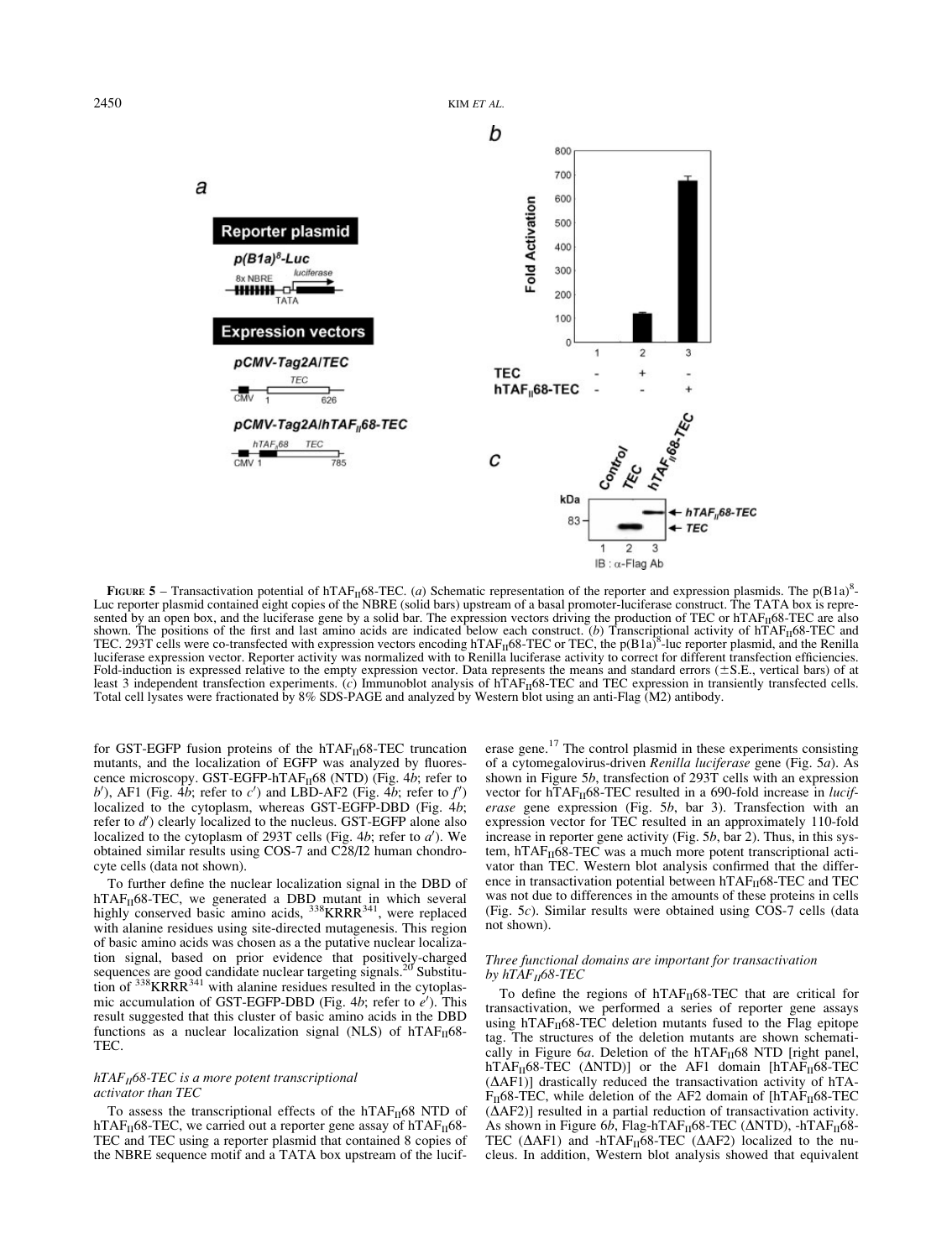

FIGURE  $6$  – Functional regions of hTAF $_{II}$ 68-TEC. (a) Schematic representation of the deletion constructs of hTAF $_{II}$ 68-TEC. 293T cells were transfected with  $p(B1a)^8$ -luc, and expression vectors for the indicated Flag-tagged hTAF $_{II}$ 68-TEC deletion mutants. Fold-induction is expressed relative to the empty expression vector. Data represents the means ± S.E. (vertical bars) of at least 3 independent transfection experiments per-<br>formed in duplicate. (b) Subcellular localization of hTAF<sub>II</sub>68-TEC (ΔNTD), were cultured on coverslips under low density conditions and transfected with expression vectors for Flag-hTAF $_{II}$ 68-TEC ( $\triangle$ NTD) (panel a), Flag-hTAF<sub>II</sub>68-TEC ( $\Delta$ AF1) (panel b) and Flag-hTAF<sub>II</sub>68-TEC ( $\Delta$ AF2) (panel c). The cells were fixed with an acetone/methanol mixture and stained with anti-Flag antibody  $(M2)$ . (c) Immunoblot analysis of hTAF $_H$ 68-TEC deletion mutants expression in transiently transfected cells. Total cell lysates were fractionated by 8% SDS-PAGE and analyzed by Western blot using an anti-Flag (M2) antibody.

levels of each of the deletion mutants were expressed in cells (Fig. 6c). Thus, the differences in transactivation potential of the various hTAF $_{II}$ 68-TEC deletion mutants were not due to differences in subcellular localization or protein expression levels. These results indicated that the hTAF $_{II}$ 68 NTD and the AF1 and AF2 domains of  $hTAF_{II}68-TEC$  are important for full transactivation potential. Similar results were obtained in COS-7 cells (data not shown).

## Discussion

In this study, we have characterized hTAF $_{II}$ 68-TEC, a fusion protein generated by a chromosome translocation in human EMC. In EMC, there is a characteristic  $t(9;17)(q22;q11.2)$  translocation that results in the fusion of the NTD of  $hTAF_{II}68$  and full-length TEC.<sup>1,2</sup> We showed that hTAF $_{II}$ 68-TEC localizes to the nucleus, and binds DNA with a similar sequence specificity as TEC. We also showed that the EMC fusion gene encodes a more potent transcriptional activator than TEC. These results indicate that hTA- $F_{II}$ 68-TEC may be oncogenic in humans.

 $hTAF_{II}$ 68 encodes a putative RNA binding protein with similarity to EWS and TLS.<sup>6</sup> The structural characteristics of TAF<sub>II</sub>68 includes a serine-, tyrosine-, glycine- and glutamine-rich (SYGQ repeat) region in its N-terminal domain; an RNA binding domain (RNP-1) and a  $C_2C_2$  finger motif (C2/C2) in its central region; and degenerate repeats of DR(S)GG(G)YGG sequences (RGG repeats) in its C-terminal region (Fig. 1). Fusion products of EWS and TLS

most likely function as abnormal transcription factors.<sup>21</sup> The NTDs of EWS and TLS can function as potent transactivators when fused to the 3' DBD of a heterologous transcriptional regulator.<sup>10,22–27</sup> We demonstrated that the NTD of hTAF<sub>II</sub>68-TEC also appears to contribute to the transcriptional activation function of  $hTAF_{II}68-TEC$  by providing a novel activation domain (Figs. 5) and 6). However, although the overall structure of  $hTAF_{II}68$  is similar to EWS and TLS, the amino acid sequence of the N-terminal region of  $hTAF_{II}68$  does not show extensive similarity to the corresponding regions of EWS and TLS,<sup>6</sup> which indicates that these regions may not be functionally identical. Consistent with this, we have recently shown that the coactivator GAPDH specifically interacts with the  $hTAF_{II}68$  NTD, but not with the NTD of EWS or TLS.<sup>18</sup> In addition,  $hTAF_{II}68$ , EWS, and TLS associate with the TFIID complex, but they are each present in a distinct population of TFIID.<sup>5,28</sup> This raises the question of whether hTA- $F_{II}$ 68-TEC and EWS-TEC function similarly in human EMC. The NTDs of  $hTAF_{II}68-TEC$  and EWS-TEC may also play a role in the cross-talk between the transcript and transcriptional apparatus. Additional experiments are needed to explore this possibility.

TEC is the human homologue of the rat  $NOR-I$ ,<sup>11</sup> and represents a new member of the nuclear receptor gene superfamily.<sup>3</sup> Like *EWS-TEC*,  $hTAF_H68-TEC$  consists of the entire coding sequence of the *TEC* gene.<sup>1,2</sup> Along with the PML/RAR $\alpha$  fusion<sup>29,30</sup> and the EWS-TEC fusion,<sup>3,4</sup> this is the third example to date of the oncogenic conversion of a nuclear receptor in human cancer. The DNA binding domain of TEC shares 98% and 91% amino acid identity with the orphan nuclear receptors NURR1 and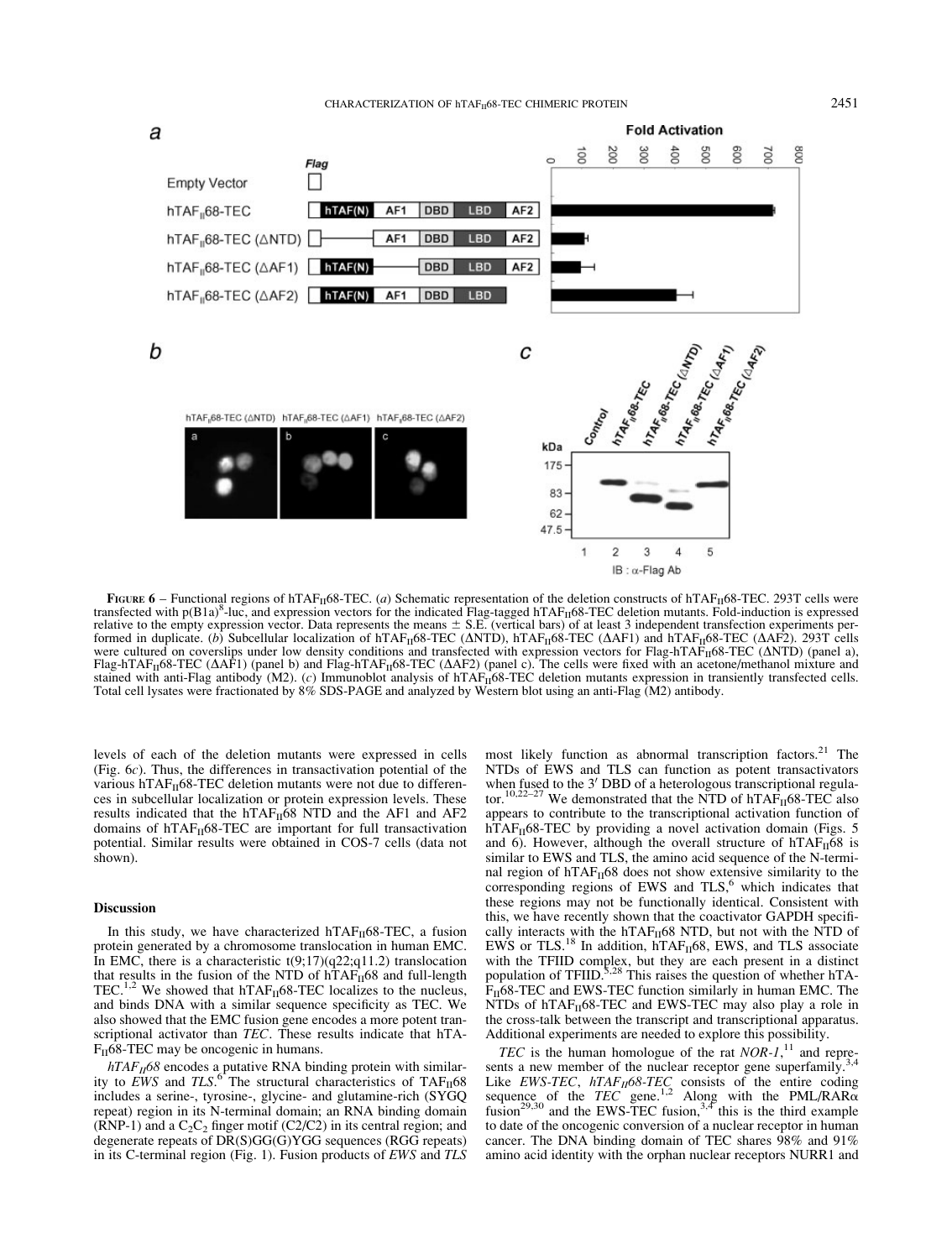NGFI-B (also known as Nur77 or TR3), respectively.<sup>4</sup> Interestingly, it has been shown that the Akt kinase [also known as protein kinase B (PKB)] phosphorylates NGFI-B directly in vitro and in vivo, and that phosphorylation reduces its DNA binding activity, and stimulates its association with 14-3-3 in a phosphorylation site-dependent manner.<sup>31,32</sup> Similarly, nerve growth factor (NGF) induces the phosphorylation of Ser316 of NGFI-B, which is located within the DBD, and phosphorylation results in the tran-<br>scriptional deactivation of NGFI-B.<sup>33,34</sup> Because the DNA binding specificity of hTAF $_H$ 68-TEC resembles that of TEC (Fig. 2), and the DNA binding domain of  $hTAF_{II}68-TEC$  contains a conserved putative phosphorylation site, it would be interesting to examine whether  $\bar{h}TAF_{II}68-TEC$  activity is modulated by NGF.

It is well-known that NLS sequences contain regions rich in basic amino acids (lysines or arginines), and generally conform to 1 of 3 motifs.<sup>35</sup> The first type of NLS consists of a continuous stretch of 4 basic amino acids or 3 basic amino acids together with a histidine or proline. The second type of NLS starts with a proline and is followed within 3 residues by an amino acid sequence containing 3 of 4 basic residues. The third type of NLS, known as a bipartite motif, consists of 2 basic amino acids, a 10 amino acid spacer and a 5 amino acid sequence containing at least 3 basic residues. In this study, we showed that  $hTAF_{II}68-TEC$  localizes to the nucleus (Fig. 3), and contains a conserved nuclear localization signal, KRRR, in its DBD (Fig. 4). Substitution of this motif with

- 1. Sjogren H, Meis-Kindblom J, Kindblom LG, Aman P, Stenman G. Fusion of the EWS-related gene TAF2N to TEC in extraskeletal myxoid chondrosarcoma. Cancer Res 1999;59:5064–7.
- 2. Attwooll C, Tariq M, Harris M, Coyne JD, Telford N, Varley JM. Identification of a novel fusion gene involving hTAFII68 and CHN from a t(9;17)(q22;q11.2) translocation in an extraskeletal myxoid chondrosarcoma. Oncogene 1999;18:7599–601.
- 3. Clark J, Benjamin H, Gill S, Sidhar S, Goodwin G, Crew J, Gusterson BA, Shipley J, Cooper CS. Fusion of the EWS gene to CHN, a member of the steroid/thyroid receptor gene superfamily, in a human myx-oid chondrosarcoma. Oncogene 1996;12:229–35.
- Labelle Y, Zucman J, Stenman G, Kindblom LG, Knight J, Turc-Carel C, Dockhorn-Dworniczak B, Mandahl N, Desmaze C, Peter M, Aurias A, Delattre O, et al. Oncogenic conversion of a novel orphan nuclear receptor by chromosome translocation. Hum Mol Genet 1995;4:2219–26.
- 5. Bertolotti A, Lutz Y, Heard DJ, Chambon P, Tora L. hTAF(II)68, a novel RNA/ssDNA-binding protein with homology to the pro-oncoproteins TLS/FUS and EWS is associated with both TFIID and RNA polymerase II. Embo J 1996;15:5022–31.
- 6. Morohoshi F, Arai K, Takahashi EI, Tanigami A, Ohki M. Cloning and mapping of a human RBP56 gene encoding a putative RNA binding protein similar to FUS/TLS and EWS proteins. Genomics 1996; 38:51–7.
- 7. Ladanyi M. The emerging molecular genetics of sarcoma translocations. Diagn Mol Pathol 1995;4:162–73.
- 8. Kim J, Pelletier J. Molecular genetics of chromosome translocations involving EWS and related family members. Physiol Genomics 1999;1:127–38.
- 9. Yamaguchi S, Yamazaki Y, Ishikawa Y, Kawaguchi N, Mukai H, Nakamura T. EWSR1 is fused to POU5F1 in a bone tumor with translocation t(6;22)(p21;q12). Genes Chromosomes Cancer 2005;43:217– 22.
- 10. Lee J, Kim JY, Kang IY, Kim HK, Han YM, Kim J. The EWS-Oct-4 fusion gene encodes a transforming gene. Biochem J 2007;406:519– 26.
- 11. Ohkura N, Hijikuro M, Yamamoto A, Miki K. Molecular cloning of a novel thyroid/steroid receptor superfamily gene from cultured rat neuronal cells. Biochem Biophys Res Commun 1994;205:1959–65.
- 12. Panagopoulos I, Mencinger M, Dietrich CU, Bjerkehagen B, Saeter G, Mertens F, Mandahl N, Heim S. Fusion of the RBP56 and CHN genes in extraskeletal myxoid chondrosarcomas with translocation t(9;17)(q22;q11). Oncogene 1999;18:7594–8.
- 13. Sjogren H, Wedell B, Meis-Kindblom JM, Kindblom LG, Stenman G. Fusion of the NH2-terminal domain of the basic helix-loop-helix protein TCF12 to TEC in extraskeletal myxoid chondrosarcoma with translocation t(9;15)(q22;q21). Cancer Res 2000;60:6832–5.

alanine residues resulted in cytoplasmic accumulation of hTA- $F_{II}$ 68-TEC. Interestingly, it has been demonstrated that NGF promotes the translocation of NGFI-B out of the nucleus, and this is regulated by phosphorylation through the TrkA/Ras/MAP kinase<br>pathway.<sup>33</sup> We are currently investigating whether hTAF<sub>II</sub>68-TEC is also a target for NGF-induced nuclear export, and whether its activity is regulated by NGF.

In conclusion, we have provided evidence that  $hTAF_{II}68-TEC$ is a more potent transcriptional activator than TEC, and may be necessary for tumorigenesis in human EMC. Because the hTA- $F_{II}$ 68-TEC gene encodes a strong transcriptional activator, it likely contributes to tumorigenesis via the deregulation of its target genes. Thus, additional genes may cooperate with  $hTAF_{II}68-TEC$ and/or be required for tumor progression. The identification of these downstream target genes will help us to understand the role of the chromosomal translocation fusion products in human EMC.

# Acknowledgements

We thank Dr. Yves Labelle (Laval University Faculty of Medicine) for providing the  $p(B1a)^8$ -Luc reporter plasmid. SK was recipient of Seoul Science Fellowships and SK and HJJ were recipients of a research fellowship BK21 from the Ministry of Education and Human Resources Development. This article is dedicated to the memory of our colleague and friend, Hey Jin Lee.

#### References

- 14. Hisaoka M, Ishida T, Imamura T, Hashimoto H. TFG is a novel fusion partner of NOR1 in extraskeletal myxoid chondrosarcoma. Genes Chromosomes Cancer 2004;40:325–8.
- 15. Sambrook J, Russell DW. Molecular cloning: a laboratory manual, 3rd edn. New York: Cold Spring Harbor Laboratory Press, 2001.
- 16. Lee HJ, Kim S, Pelletier J, Kim J. Stimulation of hTAFII68 (NTD) mediated transactivation by v-Src. FEBS Lett 2004;564:188–98.
- 17. Labelle Y, Bussieres J, Courjal F, Goldring MB. The EWS/TEC fusion protein encoded by the t(9;22) chromosomal translocation in human chondrosarcomas is a highly potent transcriptional activator. Oncogene 1999;18:3303–8.
- 18. Kim S, Lee J, Kim J. Regulation of oncogenic transcription factor hTAF(II)68-TEC activity by human glyceraldehyde-3-phosphate dehydrogenase (GAPDH). Biochem J 2007;404:197–206.
- 19. Breeuwer M, Goldfarb DS. Facilitated nuclear transport of histone H1 and other small nucleophilic proteins. Cell 1990;60:999–1008.
- 20. Dingwall C, Laskey RA. Nuclear targeting sequences––a consensus? Trends Biochem Sci 1991;16:478–81.
- 21. Aman P. Fusion genes in solid tumors. Semin Cancer Biol 1999;9: 303–18.
- 22. Kim J, Lee K, Pelletier J. The DNA binding domains of the WT1 tumor suppressor gene product and chimeric EWS/WT1 oncoprotein are functionally distinct. Oncogene 1998;16:1021–30.
- 23. Zinszner H, Albalat R, Ron D. A novel effector domain from the RNA-binding protein TLS or EWS is required for oncogenic transformation by CHOP. Genes Dev 1994;8:2513–26.
- 24. May WA, Lessnick SL, Braun BS, Klemsz M, Lewis BC, Lunsford LB, Hromas R, Denny CT. The Ewing's sarcoma EWS/FLI-1 fusion gene encodes a more potent transcriptional activator and is a more powerful transforming gene than FLI-1. Mol Cell Biol 1993;13:7393–8.
- 25. Sanchez-Garcia I, Rabbitts TH. Transcriptional activation by TAL1 and FUS-CHOP proteins expressed in acute malignancies as a result of chromosomal abnormalities. Proc Natl Acad Sci USA 1994;91: 7869–73.
- 26. Bailly RA, Bosselut R, Zucman J, Cormier F, Delattre O, Roussel M, Thomas G, Ghysdael J. DNA-binding and transcriptional activation properties of the EWS-FLI-1 fusion protein resulting from the t(11;22) translocation in Ewing sarcoma. Mol Cell Biol 1994;14: 3230–41.
- 27. Lessnick SL, Braun BS, Denny CT, May WA. Multiple domains mediate transformation by the Ewing's sarcoma EWS/FLI-1 fusion gene. Oncogene 1995;10:423–31.
- 28. Bertolotti A, Melot T, Acker J, Vigneron M, Delattre O, Tora L. EWS, but not EWS-FLI-1, is associated with both TFIID and RNA polymerase II: interactions between two members of the TET family EWS and h TAFII68, and subunits of TFIID and RNA polymerase II complexes. Mol Cell Biol 1998;18:1489–97.